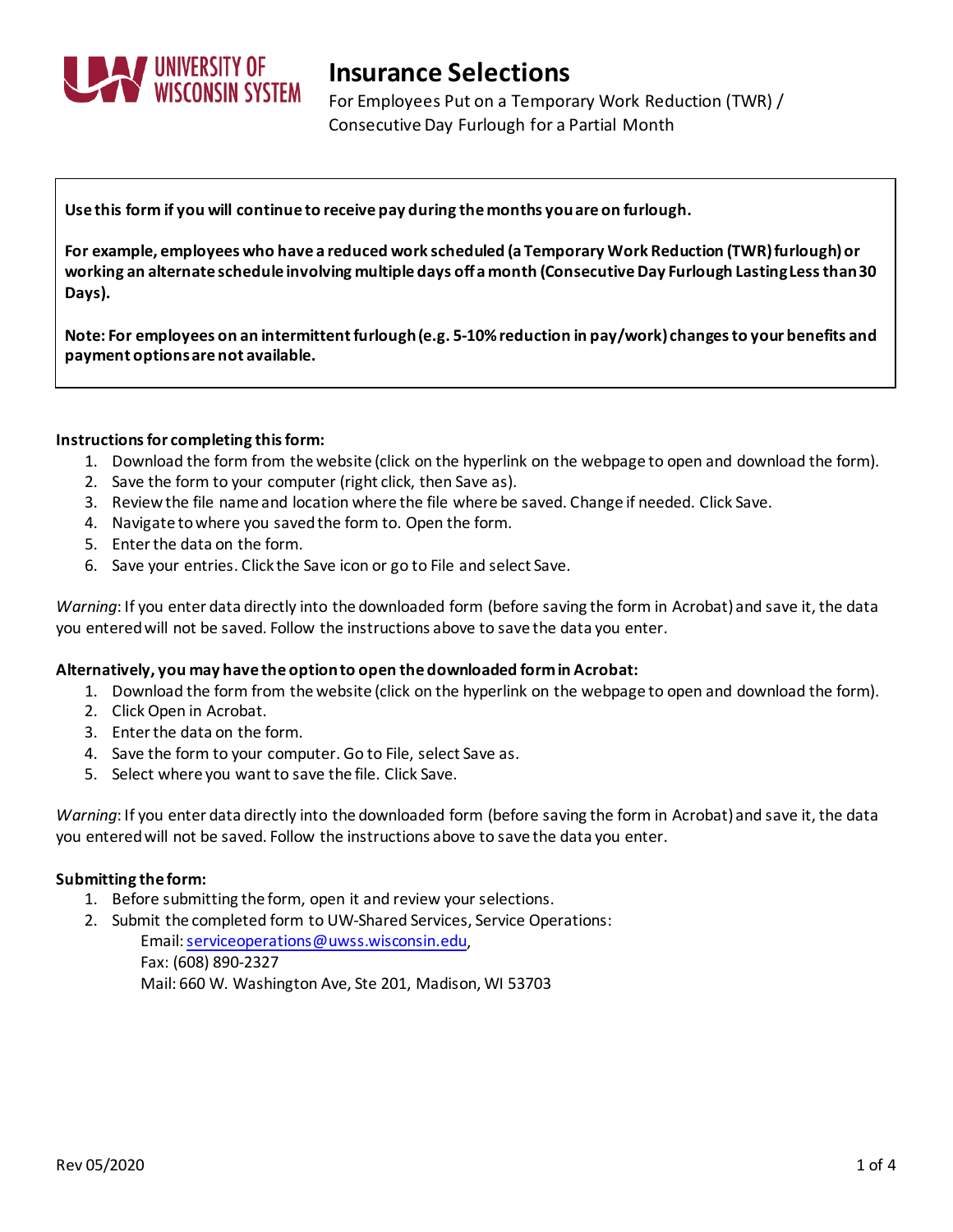

For Employees Put on a Temporary Work Reduction (TWR) / Consecutive Day Furlough for a Partial Month

**This page has been intentionally left blank.**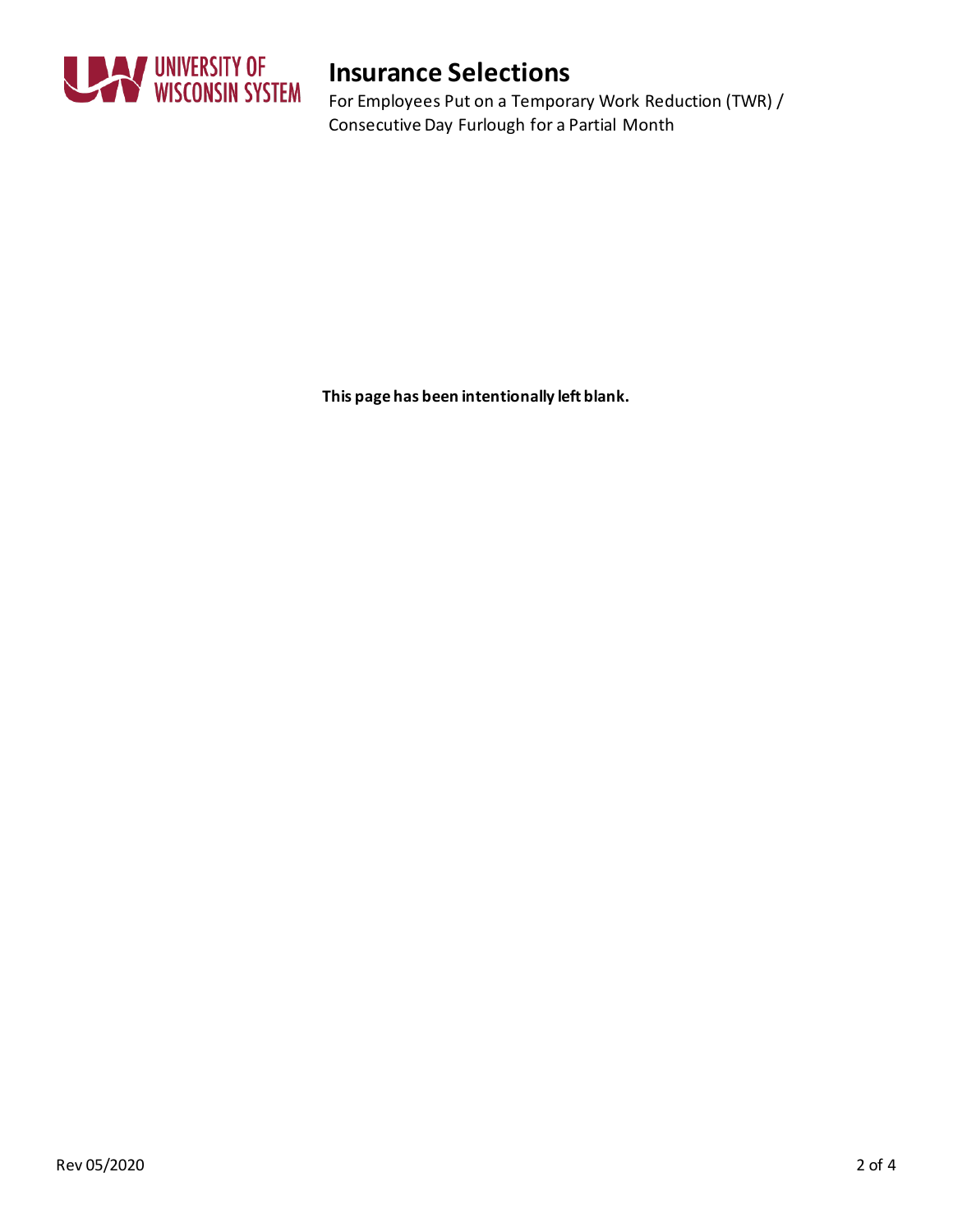

For Employees Put on a Temporary Work Reduction (TWR) / Consecutive Day Furlough for a Partial Month

| <b>Employee Name:</b>                                                  |  | Employee ID:                         | Date: |  |
|------------------------------------------------------------------------|--|--------------------------------------|-------|--|
| <b>Expected End Date of TWR:</b><br><b>Expected Begin Date of TWR:</b> |  | <b>Email Used during TWR:</b>        |       |  |
| <b>Mailing Address Used during TWR:</b>                                |  | <b>Phone Number Used during TWR:</b> |       |  |

While on a temporary work reduction (TWR) or a consecutive day furlough that lasts less than a full month, you may maintain your benefit coverages as outlined below:

- Payroll Deduction
	- o Any missed or deductions not taken in full may go into arrears and may be taken on your next paycheck or you may be billed directly (benefits billing).
- Direct Bill (Benefits Billing)
	- $\circ$  If you elect to be billed, you will receive a monthly billing statement and you must submit your payment to UW-Shared Services, Service Operations by the 10<sup>th</sup> of each month.
- Accrued Sick Leave
	- $\circ$  State Group Health Insurance coverage may be maintained using your accrued sick leave (only available to employees who are eligible to earn sick leave, se[e UW System Administrative Policy 121 \(formerly BN 3\) Sick](https://www.wisconsin.edu/uw-policies/uw-system-administrative-policies/sick-leave/) [Leave, section 4.A.](https://www.wisconsin.edu/uw-policies/uw-system-administrative-policies/sick-leave/) for information on eligibility to earn sick leave).
	- $\circ$  Available sick leave is determined by multiplying your accrued sick leave balance by your current hourly rate of your primary job.
	- o If you elect to use accrued sick leave to maintain your State Group Health Insurance coverage you will receive a summary of sick leave hours used and remaining balance after your temporary work reduction is complete.

If you are placed on a temporary work reduction (TWR) or have a consecutive furlough that lasts less than one month, for any given month, you do not have the option to lapse your coverage and will not be given the opportunity to reenroll in coverage when your temporary work reduction/furlough of less than one month ends. If premiums are not paid, your coverage will end and your next opportunity to enroll is during the Annual Benefits Enrollment for coverage effective January 1<sup>st</sup>. There are no interim re-enrollment opportunities.

For the benefit plans in which you are enrolled, check "Yes" below and indicate how you would like to pay the premium during your temporary work reduction. For State Group Health Insurance coverage if you elect to use accrued sick leave and your sick leave hours deplete, you will be directly billed for coverage.

| <b>Benefit Plan</b>                           | Coverage<br>Level | <b>Monthly Employee</b><br>Cost |            | <b>Currently</b><br>Enrolled? | <b>Payment Method</b> |
|-----------------------------------------------|-------------------|---------------------------------|------------|-------------------------------|-----------------------|
| State Group Health Insurance                  |                   |                                 | lYes.      | No                            |                       |
| <b>Preventive Dental Insurance</b>            |                   |                                 | Yes        | No                            |                       |
| Supplemental Dental Insurance                 |                   |                                 | <b>Yes</b> | No                            |                       |
| <b>Vision Insurance</b>                       |                   |                                 | Yes        | No                            |                       |
| State Group Life Insurance                    |                   |                                 | Yes        | No                            |                       |
| Individual & Family Life Insurance            |                   |                                 | lYes       | No                            |                       |
| UW Employees, Inc. Life Insurance             |                   |                                 | Yes        | No                            |                       |
| Accidental Death &<br>Dismemberment Insurance |                   |                                 | Yes        | No                            |                       |
| Rev 05/2020                                   |                   |                                 |            |                               | 3 of 4                |